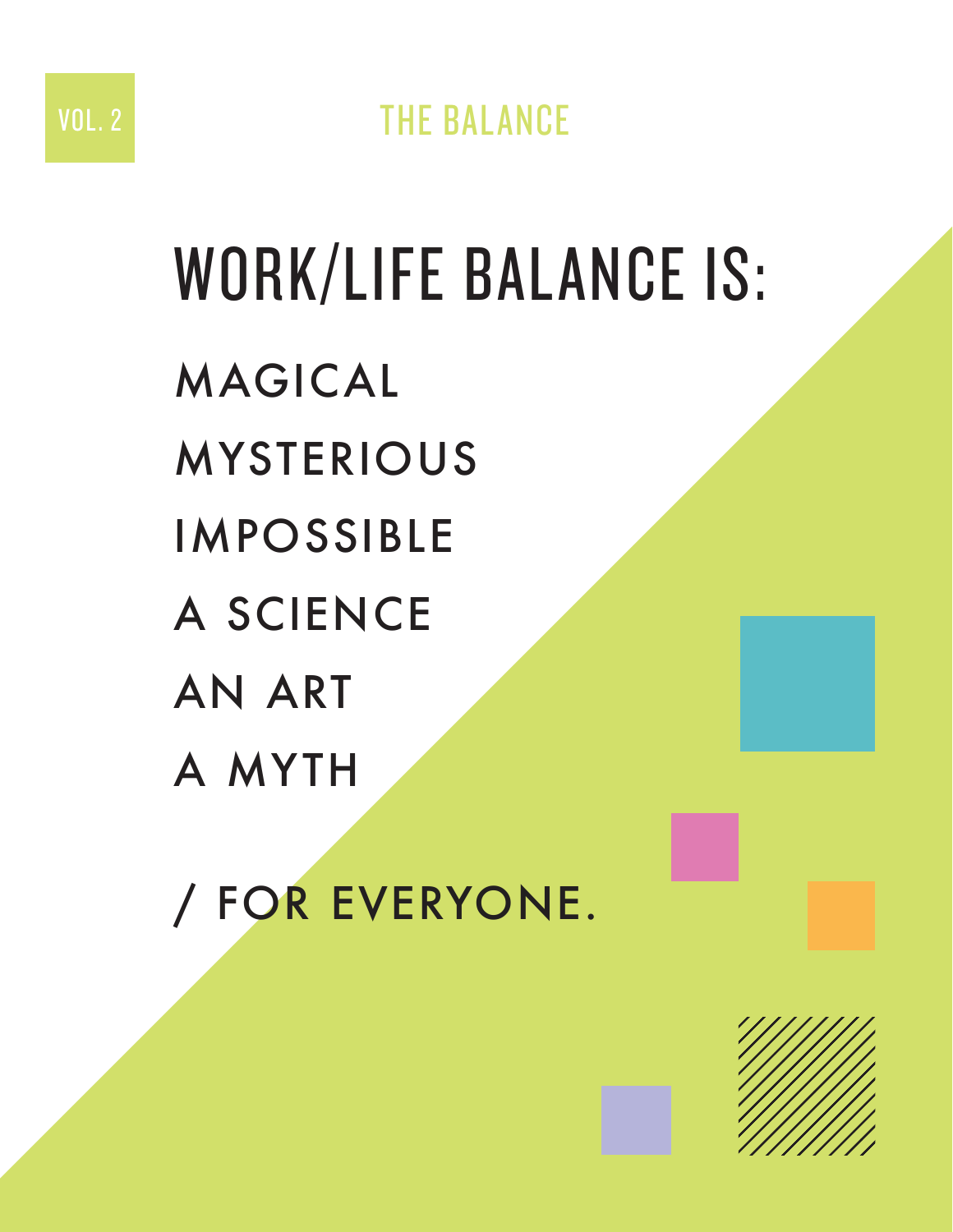### YES, EVEN IN THE TRADESHOW BIZ.

Were my jeans always this tight? Call it the incredible shrinking waistband, pant creep, or simply the battle of the bulge: Fit can turn to flab fast when you're always on the go.

Of course, it's not much better back at the ranch. By 6 o'clock most days, I'm mentally beat, I'm approaching Level 11 Hangry, and I've got two dogs to feed — the last thing on my mind is quality time with the elliptical. Mornings have also proven to be a bust. If this sounds all too familiar, turn to our fitness section to learn how I've managed to bring exercise back into my routine. It just might inspire you.

If you'd like to sign up for these not-too-frequent digital volumes, just click thebalance@groupdelphi.com to be added to my list. We welcome your contributions, too!

I hope you enjoy what we have to share today.

CHEERS, Sara Ost SVP MARKETING GROUP DELPHI sara.ost@groupdelphi.com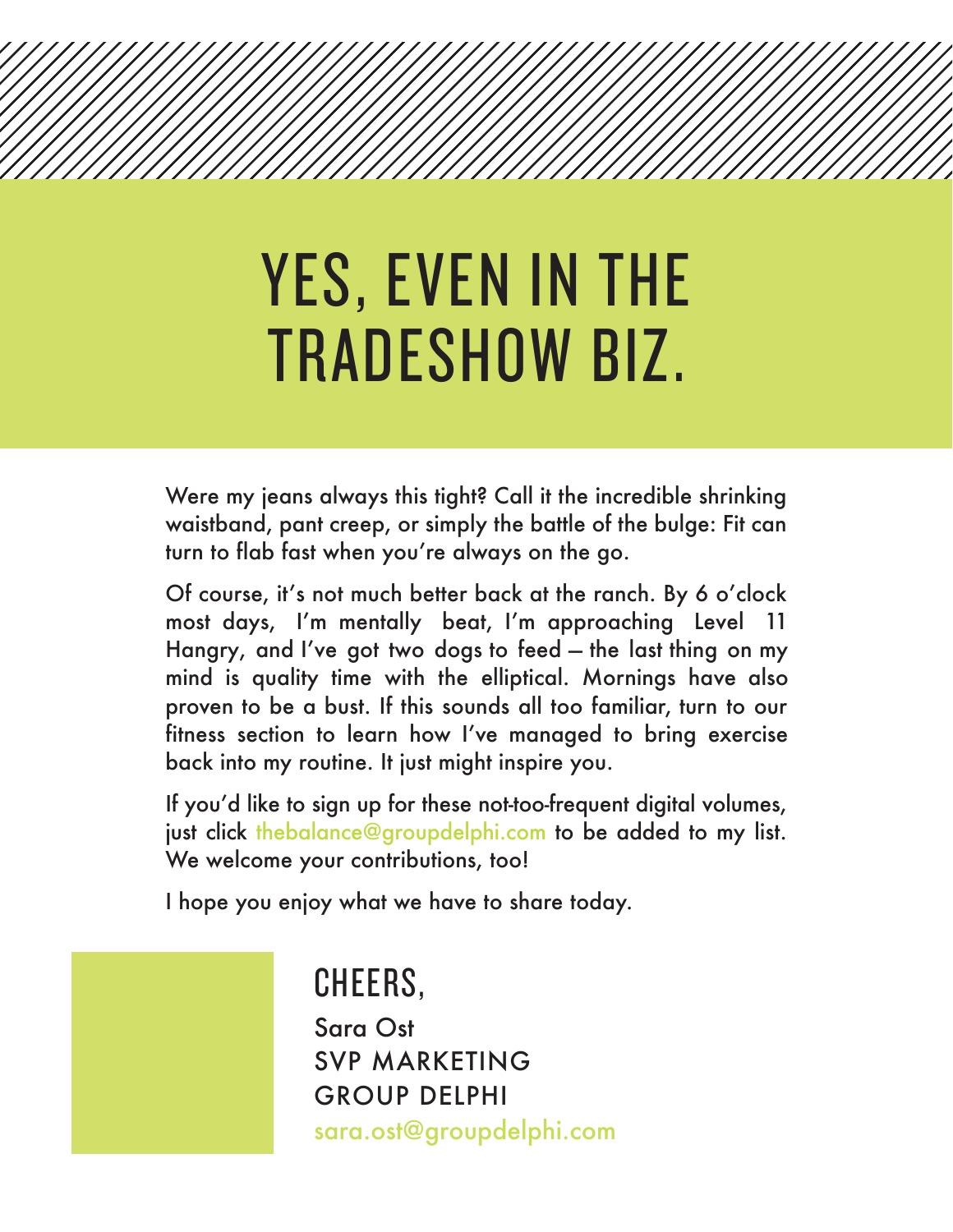## KIDS & FAMILY

We love Colleen Johnson's creative approach to balancing work and family life. As the Corporate Vice President for Sho-Link, Colleen knows a thing or two about being busy.

**"**When Sara first asked me about work/life balance, I flashed back to a moment in time when I realized I needed to make this a priority.

> I felt myself dangerously on the edge of burn-out and took a reflective step back.

With a refreshed commitment to my well-being, I established a few personal rules.

Rule #1: At least once a week meet with my husband or a close friend and talk about anything BUT work or home/family.

Rule #2: Establish an interest (or two or three) outside of work.

Rule #3: Equally honor the commitments I make to my company, my family, and to myself.

And there they are: the magic three rules that have maintained my sanity in this ever-evolving, enticingly challenging, and uniquely stimulating industry.

Now, do I follow them faithfully day in and day out? Definitely not, and I do not consider that a realistic goal. Like many in our industry, it's very easy to allow my deep passion for the job to overtake me and the whirlwind schedule to throw things off kilter. These "rules" serve as a measurement of how well I am maintaining my balance.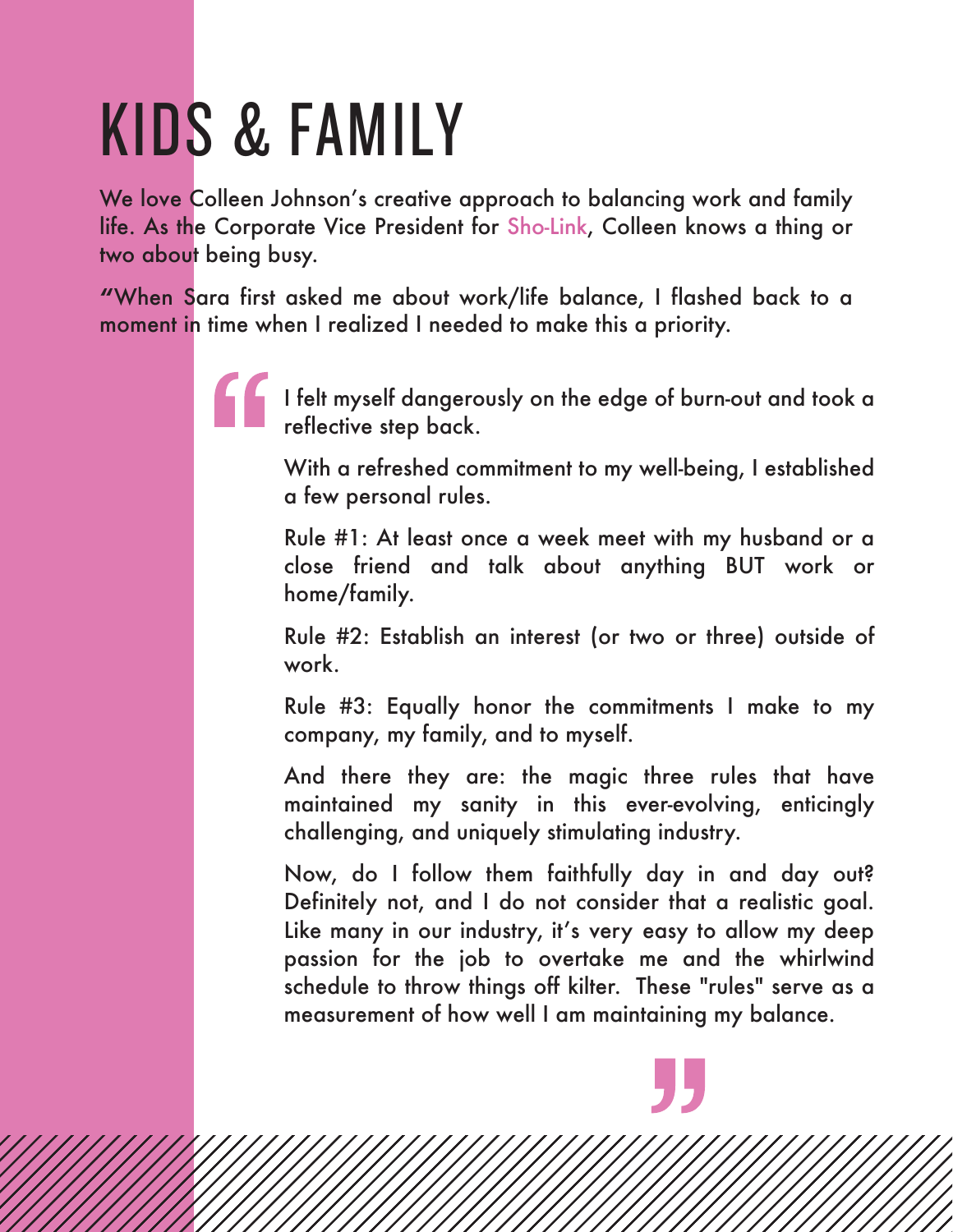Anne Morse, Group Delphi's own executive assistant (aka scheduling superhero), shares her tips for staying healthy with a hectic gig:

"Go outside for a 30-minute walk every day. Do it while listening to your favorite podcast or tunes. We tend to forget to move regularly throughout the day and spend far too much time sitting.

"Buy a fitness tracker if you don't have one already. My Garmin Vivofit 3 keeps me honest and motivated.

"I take a Vinyasa Yoga class twice weekly. It's the only way I'll exercise regularly because I have little self-discipline. The teacher is awesome, which makes the class very enjoyable.

# HEALTH & WELLNESS  $\boldsymbol{Z}$ S سا  $\overline{\phantom{0}}$ **NELI** EALTH &



"I leave my laptop at work every night, with occasional exceptions. It's important to make time for yourself and let clients/coworkers/bosses know that your personal time is valuable. It's not that I don't care about work, but I need a break from it every night to avoid burnout.

"Fortunately, my boss (the CEO) doesn't bother me after hours unless it's an urgent matter, which is very rare. I ran my own business for 11 years and spent most evenings doing paperwork and answering emails. I never seemed to be off the clock then!"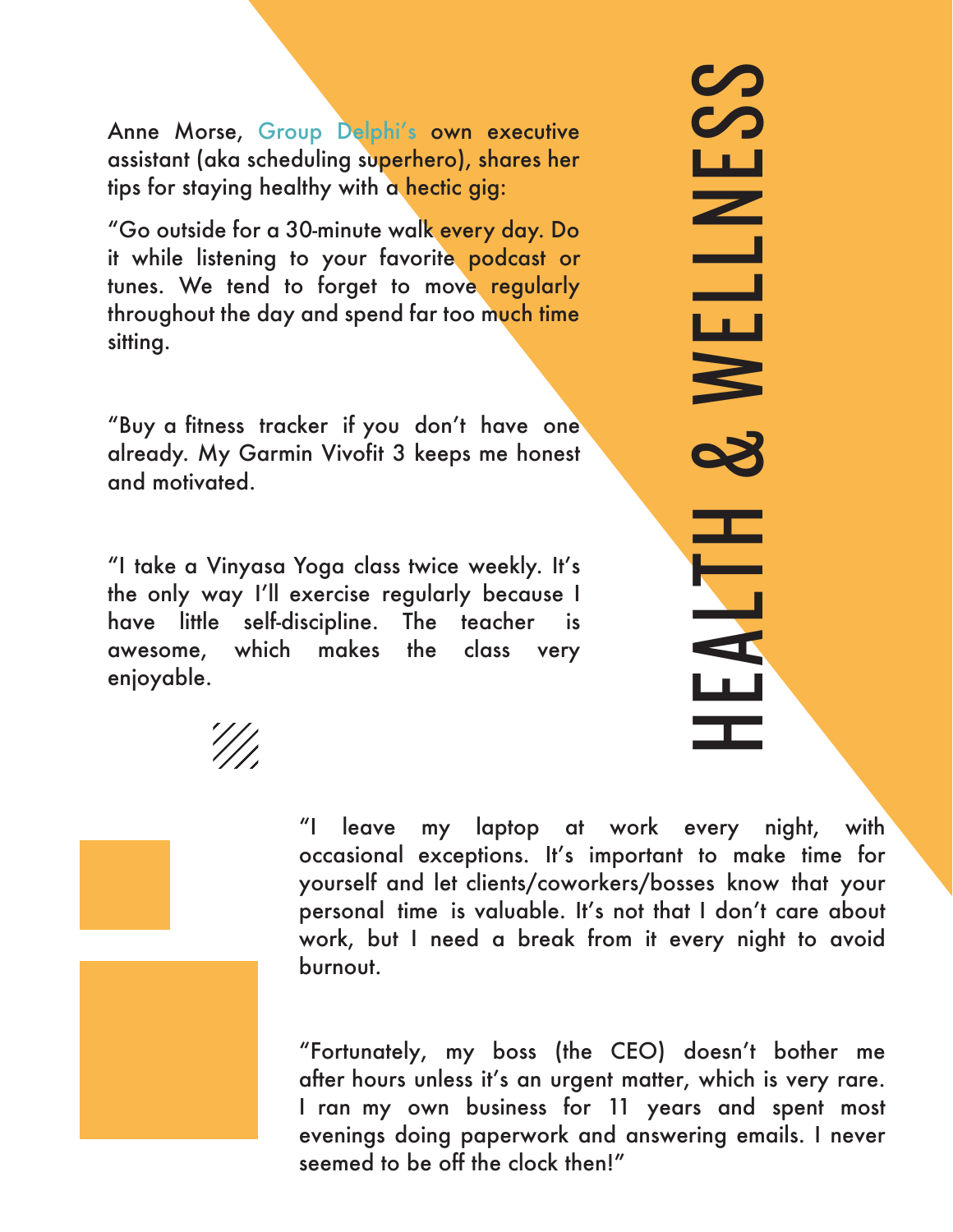## HEALTH & WELLNESS

I cherish my hours of early morning quiet time, when I often do my best thinking of the day, and I'm not about to give that up for the clang of barbells. But of course, evenings never seem to work for a workout, either. My solution? This spring, I took up biking to work, and it's become a wonderful part of my routine.

Biking to work doesn't "feel" like exercise, although at nearly a half hour each way, with work attire, lunch, laptop, and my two terriers in tow, it very much is. (You read that correctly: My pups come with me, courtesy of twin baskets over the back tire that I've outfitted to be doggy-compliant.) I arrive at the office feeling both calm and pumped up, ready to tackle the day. And the ride home helps me "close" my day, clear my head, and let any tension go.

True, this all takes a little more planning and effort, but it's a small price to pay for feeling better inside and out. Best of all, I don't have to feel guilty in the evenings for not working out — since I already have!

- Sara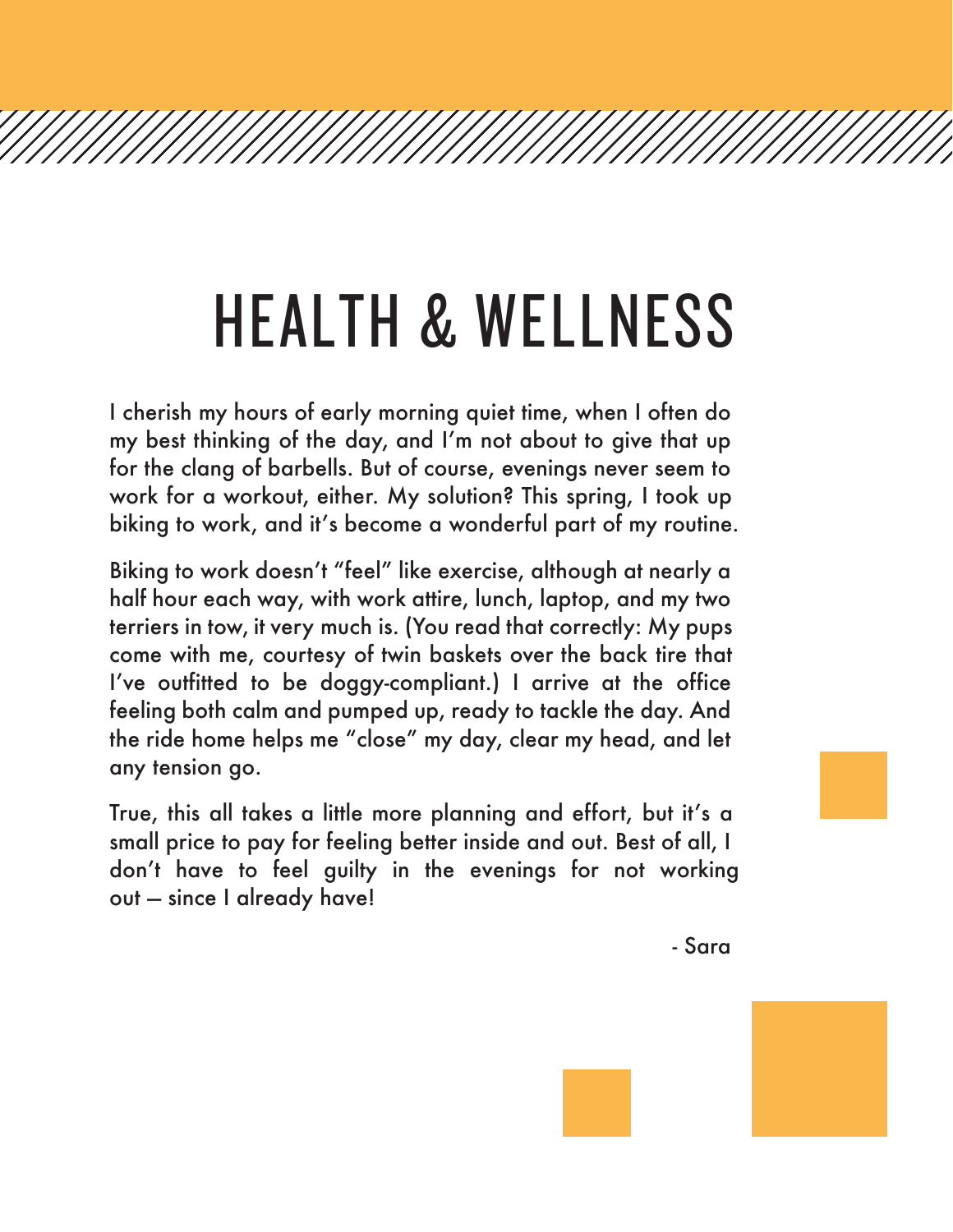## IN THE OFFICE, ON THE ROAD, AT THE SHOW

Jeff Provost, Executive Director of the EDPA, weighs in with a wonderful suggestion for road warriors:

"When I was new to this slice of the industry (about a decade ago), I got some good advice on business travel that I've been practicing ever since. When traveling to any given city on business, build an extra few hours into your schedule to do something inherently unique to that area or city. With so many of our business trips to trade show epicenters like Las Vegas, Orlando & Chicago, it's easy to fall into the ʻairport to city hotel, hotel to convention center and finally hotel to airport' rut.

See the Cubs play baseball in our country's second-oldest ballpark (Wrigley) in Chicago. Take in a show in Las Vegas (for me, it's the magic show capital of the world)! Get away from International Drive in Orlando and wrestle a gator at Gatorland (it's much safer than it sounds).

With impending project deadlines and limited flight options it's not always possible to do this, but if you practice this on most of your business trips, I'll bet like me you'll start to remember more of them — and have some real fun along the way!"